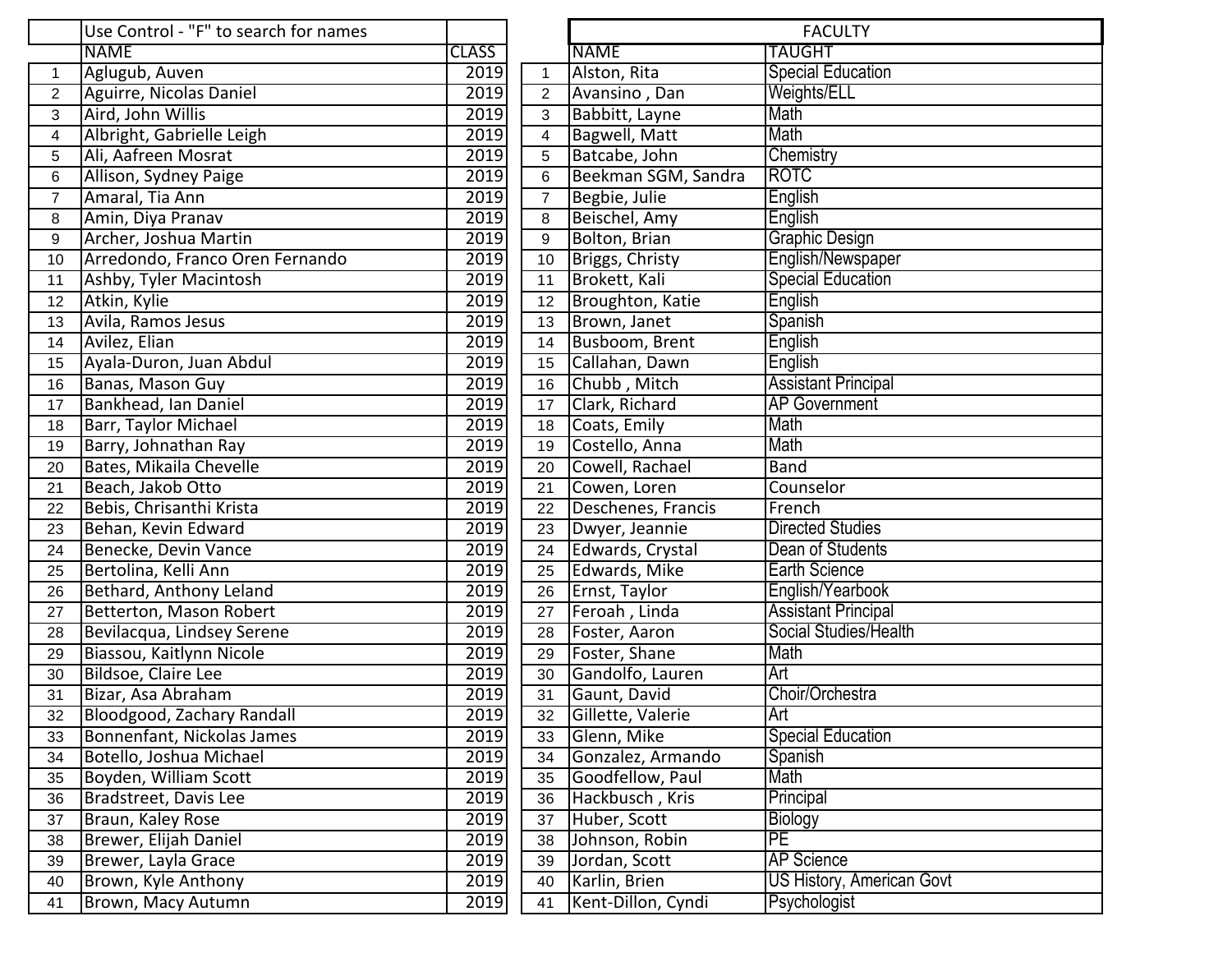| 42 | Brown, Ross William                | 2019 | 42 | Kuhles, Karl           | Science                              |
|----|------------------------------------|------|----|------------------------|--------------------------------------|
| 43 | Brown, Zachary Allen               | 2019 | 43 | Lane, Michelle         | <b>Special Education</b>             |
| 44 | Bruce, Joseph Samuel               | 2019 | 44 | Lemons, Craig          | Counselor                            |
| 45 | Bryan, Jackson Bennett             | 2019 | 45 | LeVitt, Bob            | <b>Assistant Principal</b>           |
| 46 | <b>Bunnell, Ashlyn Tayler</b>      | 2019 | 46 | Liessmann, William     | Math                                 |
| 47 | Burgess, Sarah Kathryn             | 2019 | 47 | Lucas, Patricia        | <b>Biology/Enivronmental Science</b> |
| 48 | Burke, Dyonis                      | 2019 | 48 | Mazzo, Gabe            | Math                                 |
| 49 | Butler, Benjamin Philip            | 2019 | 49 | McCart, Christopher    | <b>Social Studies</b>                |
| 50 | Butler, Brigid Aileen              | 2019 | 50 | McClellan, Brad        | English                              |
| 51 | Butler, Hannah Elizabeth           | 2019 | 51 | McKillip, Theresa      | English                              |
| 52 | Butterfield, Tyler Peterson        | 2019 | 52 | McNinch, Leith         | <b>Special Education</b>             |
| 53 | Byrge, Keiley Anne                 | 2019 | 53 | Meinert, Mike          | Science                              |
| 54 | Cabrera, David Edward              | 2019 | 54 | Mileo, Rebekah         | English/Psych                        |
| 55 | Cady, Emily Rose                   | 2019 | 55 | Moore, Aaron           | <b>Directed Studies</b>              |
| 56 | Callahan, Aiden Matthew            | 2019 | 56 | Mortara, Chris         | Math                                 |
| 57 | Campos, Rosales Ana Melissa        | 2019 | 57 | Moss, Garrett          | <b>World History/Social Studies</b>  |
| 58 | Cardinalli, Julie Alexis           | 2019 | 58 | Musni, Craig           | Animation/Marketing                  |
| 59 | Carmona, Guerrero Pedro Luis       | 2019 | 59 | Naughton, Brad         | Math                                 |
| 60 | Carothers, Ian Robert              | 2019 | 60 | Newberry, Amie         | English                              |
| 61 | Carothers, Sean Robert             | 2019 | 61 | Nitz, Tony             | <b>Special Edication</b>             |
| 62 | Carranza, Adrean Thomas            | 2019 | 62 | Ochs, Matt             | U.S. History                         |
| 63 | Carry, John Chuming                | 2019 | 63 | Pace, Jim              | Social Studies/Athletic Dir          |
| 64 | Carsen-Burge, Curtis Dillon        | 2019 | 64 | Porter, Valerie        | Biology, anatomy and Physiology      |
| 65 | Cartagena, Valencia Kennedy Josue  | 2019 | 65 | Powers, Keri           | Math                                 |
| 66 | Carter, Jerome                     | 2019 | 66 | Puzey, Samantha        | <b>Physical Science</b>              |
| 67 | Cartwright, Emma Sue               | 2019 | 67 | Rahming, Ashleigh      | <b>Health Science</b>                |
| 68 | Casaceli, William Hiller           | 2019 | 68 | Ramsey, Marie          | English                              |
| 69 | Casella, Emma Leigh                | 2019 | 69 | Rodriguez, Sue         | Counselor                            |
| 70 | Caselli, Kaylyn Rose               | 2019 | 70 | Ross, David            | Government/U.S. History              |
| 71 | Castiblanco-Alvarez, Halim Alberto | 2019 | 71 | Ryan, Kristin          | English                              |
| 72 | Caufield, Regan Marie              | 2019 | 72 | Sarafolean, Nicole LTC | <b>ROTC</b>                          |
| 73 | Ceballos, Molly Angelina           | 2019 | 73 | Schouweiler, Peter     | <b>Social Studies</b>                |
| 74 | Champagne, Ethan Riley             | 2019 | 74 | Scichilone, Traci      | <b>Web Design</b>                    |
| 75 | Chand, Mathew Vincent Nilesh       | 2019 | 75 | Sellers, Joe           | <b>IPE</b>                           |
| 76 | Chapman, Cody Winfield             | 2019 | 76 | Shoolroy, Aaron        | Science                              |
| 77 | Chapman, Rachel Marie              | 2019 | 77 | Shoolroy, Theresa      | Counselor                            |
| 78 | Chemor, Christopher Carlo          | 2019 | 78 | Tomac, Jeff            | Counselor                            |
| 79 | Chism, William Megquier            | 2019 | 79 | Vanderpool, Jennifer   | Spanish                              |
| 80 | Cirella, Gabriel Ford              | 2019 | 80 | Worrall, Laura         | Math                                 |
| 81 | Cister, Russ Philip Caracas        | 2019 | 81 | Worthen, Bryon         | Math                                 |
| 82 | Clark, Ricki Lee                   | 2019 |    |                        |                                      |
| 83 | Clements, Kathryn Lucy             | 2019 |    |                        |                                      |
| 84 | Clements, Samantha Erin            | 2019 |    |                        |                                      |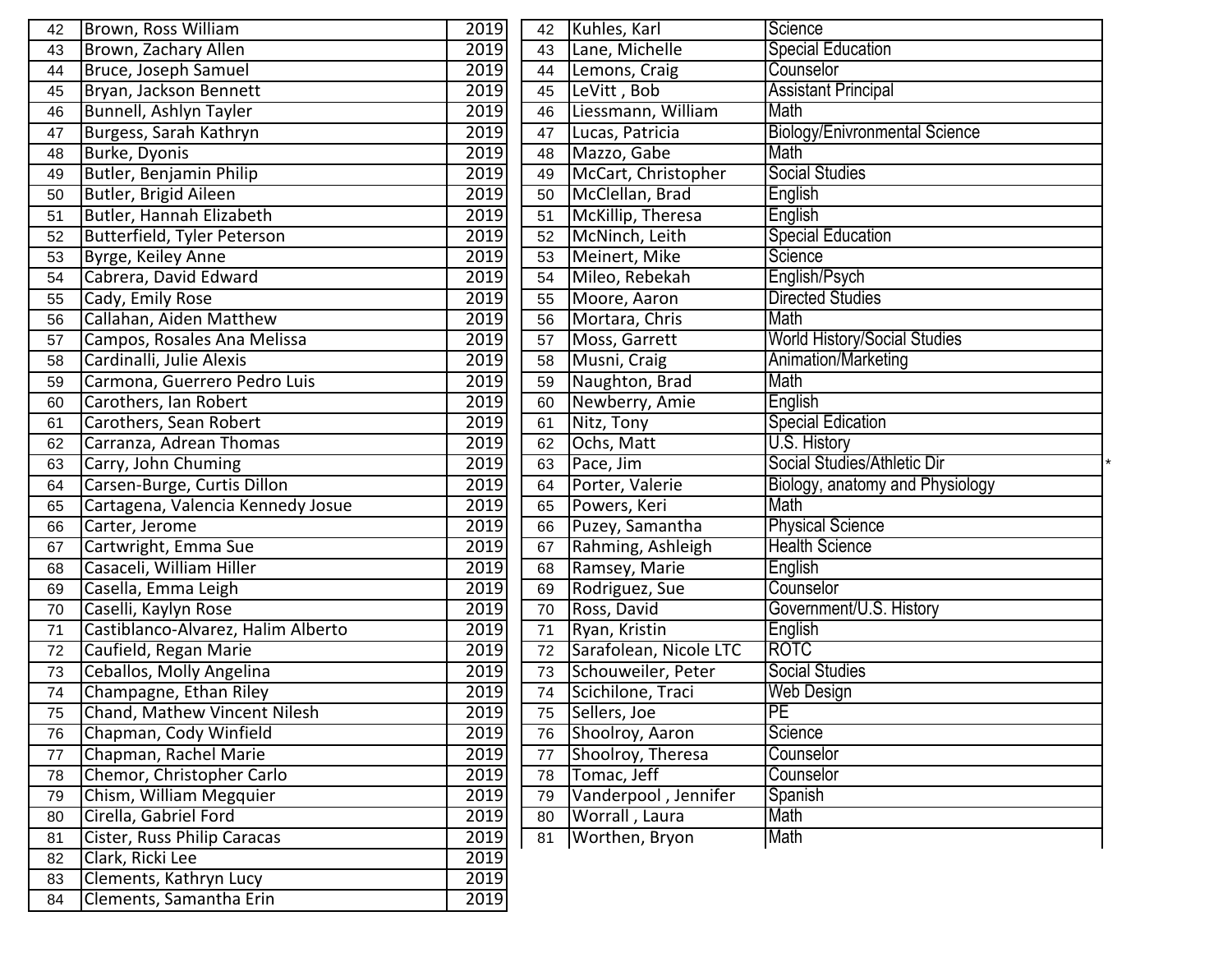| 85  | Collins, Elora Lee               | 2019 |
|-----|----------------------------------|------|
| 86  | Connors, Allison Kaylie          | 2019 |
| 87  | Cox, Dylan Duane                 | 2019 |
| 88  | Cruz, Denise Adrielle Wijesekara | 2019 |
| 89  | Cuevas, Cole Wyatt               | 2019 |
| 90  | Dabal, Abigail Elizabeth         | 2019 |
| 91  | Dalpe, Kaylynn                   | 2019 |
| 92  | Damico, Garret Mckellan          | 2019 |
| 93  | Davila, Meza Manuel Alejandro    | 2019 |
| 94  | De, La Rosa Christina Nicole     | 2019 |
| 95  | Degraff, Ontavio Leroy           | 2019 |
| 96  | Dell, Anna Hogan                 | 2019 |
| 97  | Demers, Ethan Wesley             | 2019 |
| 98  | Dirden, Micah                    | 2019 |
| 99  | Dodson, Colton Howard            | 2019 |
| 100 | Dolder, Jordan Alexander         | 2019 |
| 101 | Dolliver, Justin James           | 2019 |
| 102 | Donohue, Sierra Jade             | 2019 |
| 103 | Douglass, Lafer Josie Youmei     | 2019 |
| 104 | Draeger, Wyatt Alan              | 2019 |
| 105 | Dreher, Joseph Thomas            | 2019 |
| 106 | Drucker, Samantha Skye           | 2019 |
| 107 | Duarte, Michael Gregory          | 2019 |
| 108 | Dubose, Hunter Keith             | 2019 |
| 109 | Eason, Magdalena Elizabeth       | 2019 |
| 110 | Eastham, Ana Elizabeth           | 2019 |
| 111 | Ebbert, Caitlyn Kay              | 2019 |
| 112 | Ebbert, Megan Marie              | 2019 |
| 113 | Edgington, Riley Love            | 2019 |
| 114 | <b>Edwards, Nina Marie</b>       | 2019 |
| 115 | Eidson, Sara Elizabeth           | 2019 |
| 116 | Ellison, Spencer Fremont         | 2019 |
| 117 | Fahlgren, Olivia June            | 2019 |
| 118 | Fennell, Shaun Anthony           | 2019 |
| 119 | Ferati, Jasin Francis            | 2019 |
| 120 | Fey, Tyler Allen                 | 2019 |
| 121 | Fleiner, Abigail Ann             | 2019 |
| 122 | Foote, Trevor Gordon             | 2019 |
| 123 | Fraley, Isabella Grace           | 2019 |
| 124 | Fralick, Grace Kathleen          | 2019 |
| 125 | Friedrichsen, Alicia Lynn        | 2019 |
| 126 | Frudden, Kai River               | 2019 |
| 127 | Fuimaono, Ryan                   | 2019 |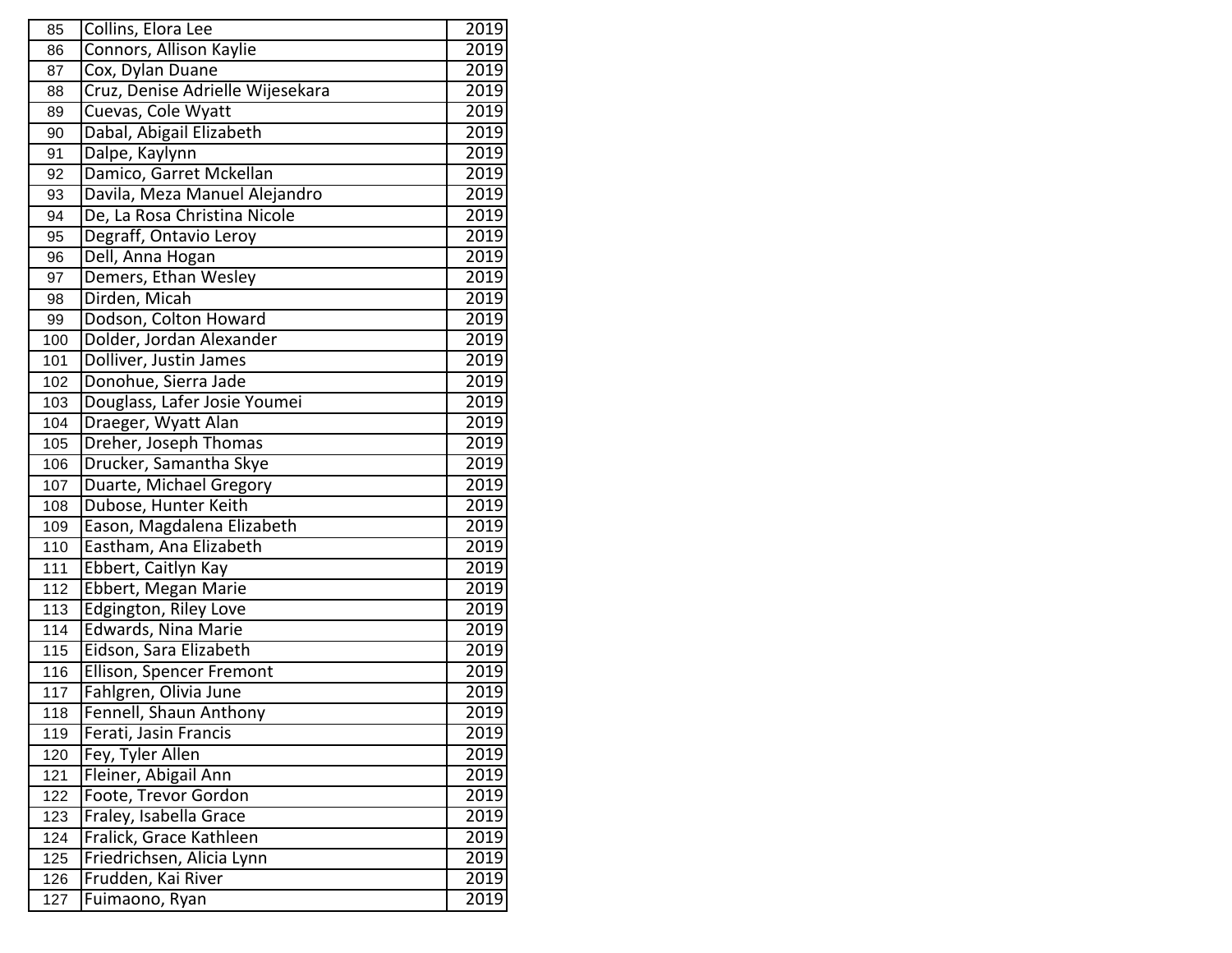| 128 | Fujimoto, April Elaine         | 2019              |
|-----|--------------------------------|-------------------|
| 129 | Fuller, Logan Kyle             | 2019              |
| 130 | Gamboa, Rios Daniel            | $\overline{20}19$ |
| 131 | Gant, Briana Jane              | 2019              |
| 132 | Gayosso, Aparicio Carlos       | 2019              |
| 133 | Geddes, Joseph Declan          | 2019              |
| 134 | Gill, Ryan David               | 2019              |
| 135 | Giovannetti, Francis Robert    | 2019              |
| 136 | Giritharan, Kaviny             | 2019              |
| 137 | Gizzarelli, Giovanni Antonio   | 2019              |
| 138 | Gomes, Zachary Mason           | 2019              |
| 139 | Gomez, Mena Giovanna Fernanda  | 2019              |
| 140 | Gonzales, Brianna Nicole       | 2019              |
| 141 | Gonzalez, Nickolas Ray         | 2019              |
| 142 | Goodman, Megan Calvert         | 2019              |
| 143 | Grajeda-Rojas, Carmen Lilia    | 2019              |
| 144 | Graves, Kendall Mckenna        | 2019              |
| 145 | Grinsell, Sean George          | 2019              |
| 146 | Grogan, Caden James            | 2019              |
| 147 | Guerrero, Alexis Little Angel  | 2019              |
| 148 | Gulati, Reetika Aakriti        | 2019              |
| 149 | Gutierrez, Maria               | 2019              |
| 150 | Guy, Samuel Scott              | 2019              |
| 151 | Halki, Alex Andria             | 2019              |
| 152 | Hall, Tatum Suzanne            | 2019              |
| 153 | Hammett, Kaylee Suzanne        | 2019              |
| 154 | Harvey, Emmett John            | 2019              |
| 155 | Harvey, Tanner Boyd            | 2019              |
| 156 | Heath, Robert                  | 2019              |
| 157 | Heiden, Alexa Nicole           | 2019              |
| 158 | Heimerman, Max Hunter          | 2019              |
| 159 | Hernandez, Sotelo Omar Samuel  | 2019              |
| 160 | Hess, Ryan Dolan               | 2019              |
| 161 | Hicks, Christian Hoover        | 2019              |
| 162 | Hill, Anthony Carlos           | 2019              |
| 163 | Hinojosa, Alexey Mari          | 2019              |
| 164 | Hoffman-Gerard, Malea Kimberly | 2019              |
| 165 | Hogan, Reilly Shea             | 2019              |
| 166 | Holzworth, William Dwight      | 2019              |
| 167 | Hoover, Alexandria Elaine      | 2019              |
| 168 | Horn, James Allen              | 2019              |
| 169 | Hug, Emma Alexis               | 2019              |
| 170 | Huizar, Gonzalez Sayra         | 2019              |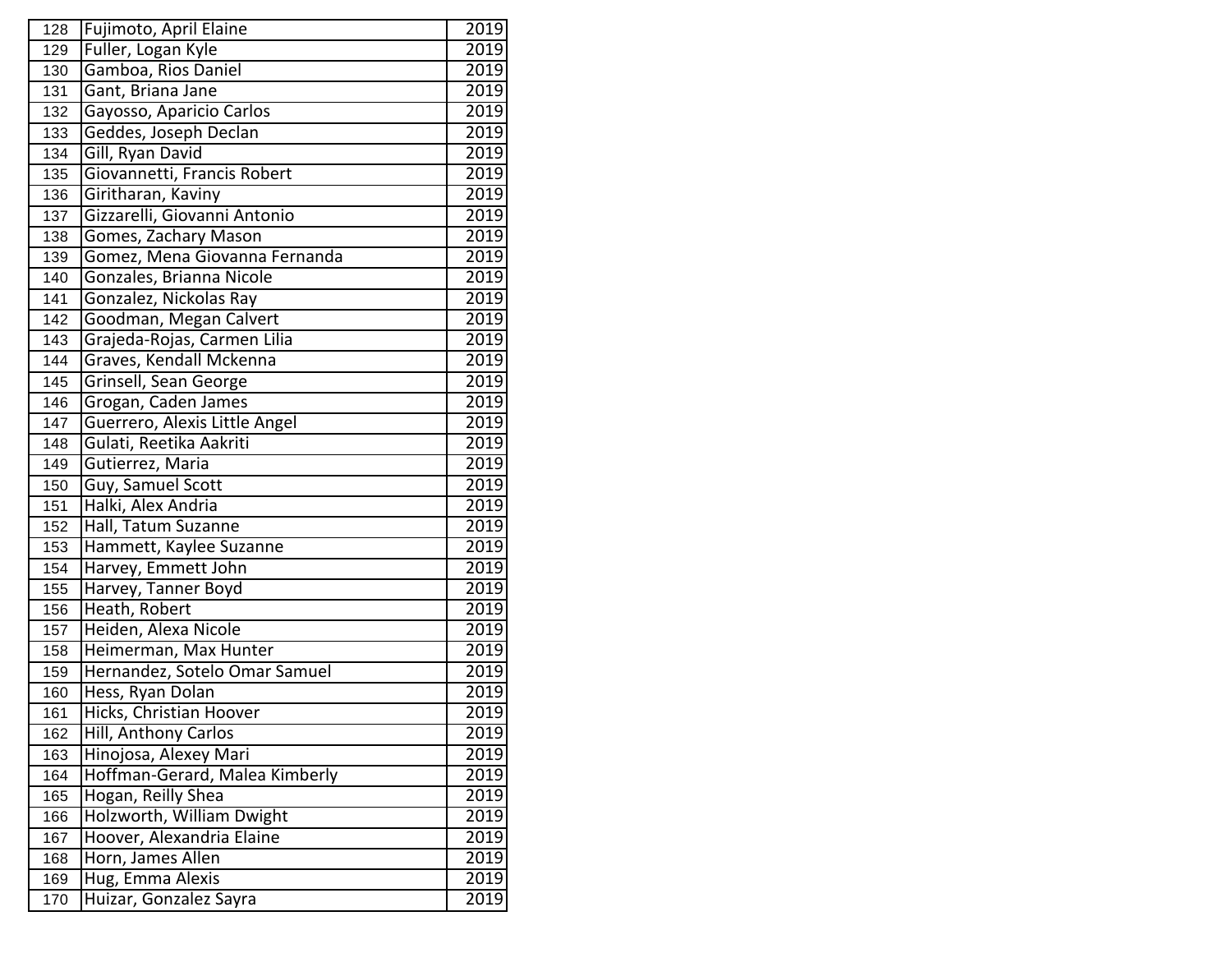| 171 | Humes, Lucas Jon                   | 2019              |
|-----|------------------------------------|-------------------|
| 172 | Hunt, Taylor Ann                   | 2019              |
| 173 | Hynes, Hannah Lynn                 | 2019              |
| 174 | Isip, Reece Pasco                  | 2019              |
| 175 | Jackson, Levi Paul                 | 2019              |
| 176 | Johannessen, Kyra Jade             | 2019              |
| 177 | Juarez, Marina Luisa               | 2019              |
| 178 | Kalin, Parker Jude                 | 2019              |
| 179 | Kamka, Adam Michael                | 2019              |
| 180 | Kamka, Olivia Rose                 | 2019              |
| 181 | Kane, John Lewis                   | 2019              |
| 182 | Karcher, Athanasios                | 2019              |
| 183 | Kase, Rohlfing Emi Mieko           | 2019              |
| 184 | Kashyap, Gitesh                    | 2019              |
| 185 | Kazarian, Ethan Elliott            | 2019              |
| 186 | Khosla, Mira Kaur                  | 2019              |
| 187 | Kim, Yun Seung                     | 2019              |
| 188 | Kimberly, Deija Augustina          | 2019              |
| 189 | Kinerson, Chloe Ann                | 2019              |
| 190 | King, Cameron Thomas Walker        | 2019              |
| 191 | King, Joshua James                 | 2019              |
| 192 | Klupfell, Madelyn Shea             | 2019              |
| 193 | Knuf, Kendall Elizabeth            | 2019              |
| 194 | Kretchman, Zane Edward David       | 2019              |
| 195 | Lam, Yuen Cheanette Charlene Leala | 2019              |
| 196 | Landolfi, Angelle Gabriella        | 2019              |
| 197 | Lara-Soto, Jacqueleen Aliyah       | 2019              |
| 198 | Layfield, Sydney Elizabeth         | 2019              |
| 199 | Le, Vinh Quang                     | 2019              |
| 200 | Leeder, Logan Mathew               | 2019              |
| 201 | Leighton, Spencer Jerald           | 2019              |
| 202 | Leland, Georgia Nerine             | 2019              |
| 203 | Lenfestey, Blake Mckay             | 2019              |
| 204 | Lenfestey, Grace Amanda            | 2019              |
| 205 | LeVitt, Jake Robert                | 2019              |
| 206 | Logginos, Nicholas James           | 2019              |
| 207 | Long, Christopher Hayden           | $\overline{20}19$ |
| 208 | Long, Jade Loren                   | 2019              |
| 209 | Lopez, Jake Mario                  | 2019              |
| 210 | Lowe, Dayton Garrett               | 2019              |
| 211 | Lucero, Daniel Joseph              | 2019              |
| 212 | Luchetti, Diego Giovanni           | 2019              |
| 213 | Macdonald, Andrew Thomas           | 2019              |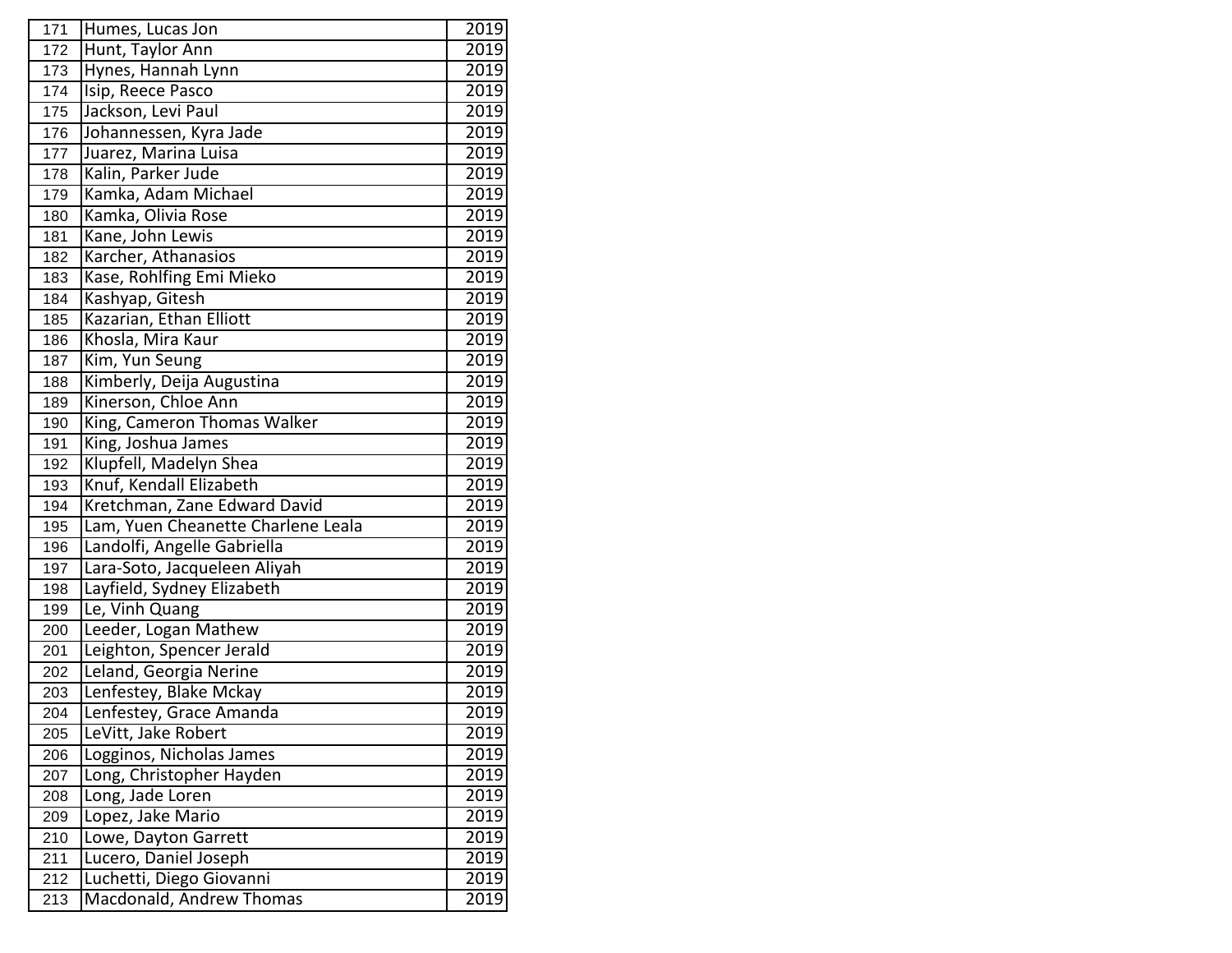| 214 | Machado, Emme Sophia               | 2019 |
|-----|------------------------------------|------|
| 215 | Maciel, Daniel Carneiro Alves      | 2019 |
| 216 | Magera, Marie Suzanne              | 2019 |
| 217 | Mai, Jansen Lok Tian               | 2019 |
| 218 | Malek, Arnoosha Ashley             | 2019 |
| 219 | Manfredi, Hagan Anthony            | 2019 |
| 220 | Mannikko, Lauren Elizabeth         | 2019 |
| 221 | Mannikko, Sarah Jane               | 2019 |
| 222 | Marquez, Ortiz Christopher         | 2019 |
| 223 | Marsano-Bouchard, Sabrina Eavon    | 2019 |
| 224 | Martin, Lesly Ann                  | 2019 |
| 225 | Martinez, Blake Steven             | 2019 |
| 226 | Martinez, Nayely                   | 2019 |
| 227 | Martinez, Ruiz Cassandra           | 2019 |
| 228 | Martinez, Victor Santiago          | 2019 |
| 229 | Mayo, Bryan Lee                    | 2019 |
| 230 | McAnany, Skyler James              | 2019 |
| 231 | McCaskey, Joshua Allen             | 2019 |
| 232 | McClain, Leahlani Mae              | 2019 |
| 233 | McClary, Madelyn                   | 2019 |
| 234 | McElfish, Madison Rose             | 2019 |
| 235 | McGrath, Abigail Ann               | 2019 |
| 236 | McKay, Zachary Joaquin             | 2019 |
| 237 | McKenzie, Alyssa Taylor            | 2019 |
| 238 | McMurray, Keeley Rose              | 2019 |
| 239 | McMurtry, Cason Scott              | 2019 |
| 240 | McNary, Erin Nicole                | 2019 |
| 241 | McNinch, Liam Edwin                | 2019 |
| 242 | Mejia, Hernandez Alexander         | 2019 |
| 243 | Merritt, Sedney Mariam             | 2019 |
| 244 | Mesa, Garcia Domenic Ernesto       | 2019 |
| 245 | Metzger, Wyatt                     | 2019 |
| 246 | Miceli, Collin Anthony             | 2019 |
| 247 | Miles, Kaya Shon Emily             | 2019 |
| 248 | Millentree, Kennedy Savanah        | 2019 |
| 249 | Miranda, Tejeda Maira Clarisa      | 2019 |
| 250 | Molina, Ugarte Estrella Del Carmen | 2019 |
| 251 | Montgomery, Isaiah Francisco       | 2019 |
| 252 | Moore, Sophie Joan                 | 2019 |
| 253 | Mora, Arias Daphne                 | 2019 |
| 254 | Moreno, Recinos Hector Humberto    | 2019 |
| 255 | Morrell, Tristan Kenneth           | 2019 |
| 256 | Morris, Baylee                     | 2019 |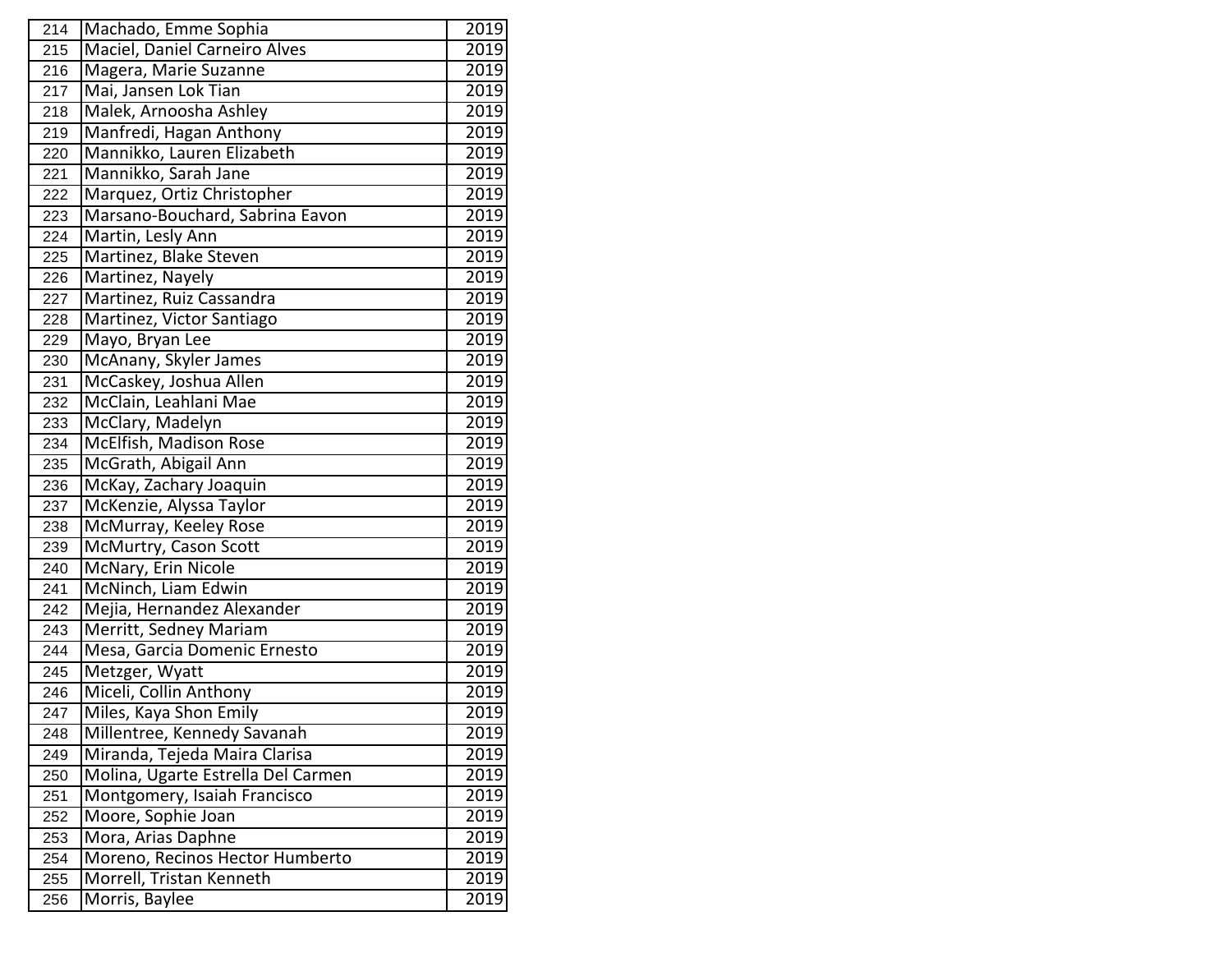| 257 | Morris, Kayla Marie                | 2019 |
|-----|------------------------------------|------|
| 258 | Morse, Kathy Merry                 | 2019 |
| 259 | Mortensen, Gabriel Joy             | 2019 |
| 260 | Motter, Alexis Nicole              | 2019 |
| 261 | Mulligan, Max Ray                  | 2019 |
| 262 | Murph, Amy Marie                   | 2019 |
| 263 | Murphy, Aaron Lamar                | 2019 |
| 264 | Murphy, Grace                      | 2019 |
| 265 | Mustard, Eleanor Niamh             | 2019 |
| 266 | Nachtsheim, Anna Nicole            | 2019 |
| 267 | Nakagawa, Karson Moanaala          | 2019 |
| 268 | Nelson, Kaija Payge                | 2019 |
| 269 | Newman, Alexander Michael          | 2019 |
| 270 | Nunez, Abraham                     | 2019 |
| 271 | O'Hair, Malcolm Xavier             | 2019 |
| 272 | Olguin, Alyxandria Anne            | 2019 |
| 273 | Oliva, Andrew David                | 2019 |
| 274 | Onofre, Jimenez Nadir              | 2019 |
| 275 | Orduna, Adriano Emmanuel           | 2019 |
| 276 | Ortiz, Joseph Nathiel              | 2019 |
| 277 | Osborn, Morgon Kierran             | 2019 |
| 278 | Osgard, Jessica Dana               | 2019 |
| 279 | Oster, Beau Antonio                | 2019 |
| 280 | Owens, Zachary Don                 | 2019 |
| 281 | Pacheco, Brea Ann Marie            | 2019 |
| 282 | Pacheco, Johnathan Michael Anthony | 2019 |
| 283 | Papaleo, Jayden Gil                | 2019 |
| 284 | Pardue, Aleea Paige                | 2019 |
| 285 | Park, Jaden Kun-Woo                | 2019 |
| 286 | Parke, Megan Briar                 | 2019 |
| 287 | Parker, Isabella Rose              | 2019 |
| 288 | Paterson, Samuel Joseph            | 2019 |
| 289 | Pearson, Jackie Leonard Dalton     | 2019 |
| 290 | Phillips, Tynan Jacob              | 2019 |
| 291 | Pinson, Kevin Patrick              | 2019 |
| 292 | Poggione, Makayla Lynn             | 2019 |
| 293 | Polukhin, Svyatoslav Viktorovich   | 2019 |
| 294 | Porter, Tucker James               | 2019 |
| 295 | Posada, Lopez Francisco Humberto   | 2019 |
| 296 | Poulson, Mason Charlotte Rae       | 2019 |
| 297 | Preston-McGahn, Machaela Bryn      | 2019 |
| 298 | Quint, Daphne Orika                | 2019 |
| 299 | Rabenold, Eric Patrick             | 2019 |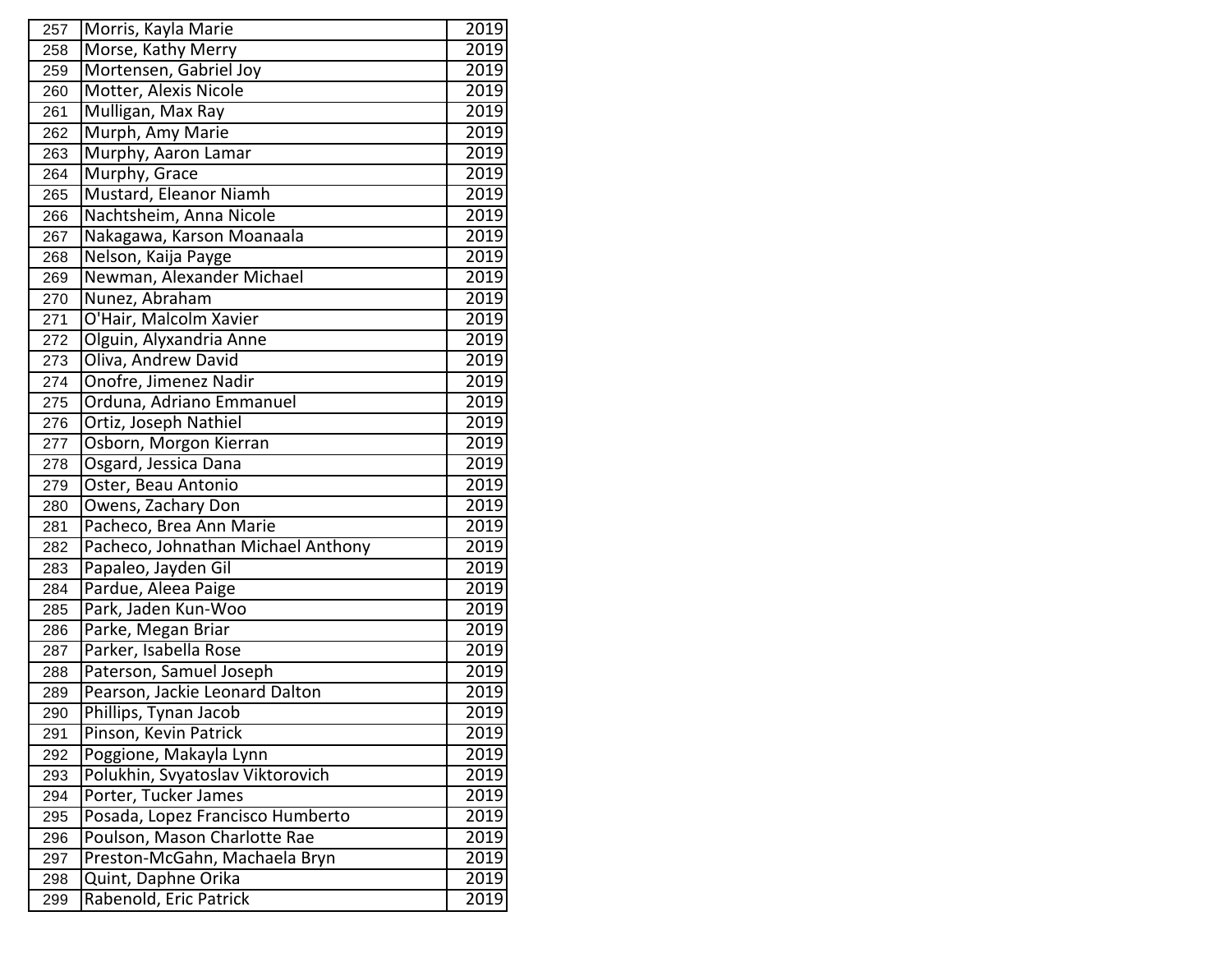| 300 | Ramirez, Aaron Job Eguia              | 2019 |
|-----|---------------------------------------|------|
| 301 | Ramirez, Maya Dennis                  | 2019 |
| 302 | Ramos, Kailiana Rae                   | 2019 |
| 303 | Redden, Camille Irene Emile           | 2019 |
| 304 | Reganti, Sivani Shree                 | 2019 |
| 305 | Reid, Lily Claude                     | 2019 |
| 306 | Reyes, Daisy Nicole                   | 2019 |
| 307 | Reynolds, Kalli Crislynn Lee          | 2019 |
| 308 | Reynolds, Kelsey Marie                | 2019 |
| 309 | Rios, Anthony Ruben                   | 2019 |
| 310 | Rios-Brewster, Anthony Edwardo        | 2019 |
| 311 | <b>Ritter, Anthony George</b>         | 2019 |
| 312 | Rivera-Soto, Jakeem                   | 2019 |
| 313 | Rodriguez, Sanchez Jennifer Anahi     | 2019 |
| 314 | Rodriguez-Maynigo, Maximus Jordan     | 2019 |
| 315 | Rosenberg, Jesse Kato                 | 2019 |
| 316 | Rowe, Haley Renee                     | 2019 |
| 317 | Russell, Destin Lange                 | 2019 |
| 318 | Sabloff, Austin Zachary               | 2019 |
| 319 | Salalac, Monica Lara                  | 2019 |
| 320 | Sanchez, Jade Casey                   | 2019 |
| 321 | Sandoval, Hernandez Avilio Ernesto    | 2019 |
| 322 | Santiago, Mariano Pablo Daniel        | 2019 |
| 323 | Sasser-Pickard, Sunday Helena-Zoe     | 2019 |
| 324 | Sattler, Michelle Marie               | 2019 |
| 325 | Sawrie, Ayden Mccauley                | 2019 |
| 326 | <b>Scheen, Stribling Richard Paul</b> | 2019 |
| 327 | Schraeder, Dante Alan                 | 2019 |
| 328 | Schuck, Isaac Jaden                   | 2019 |
| 329 | Schula, Sage Jessica                  | 2019 |
| 330 | Schula, Shayna Olivia                 | 2019 |
| 331 | Schuster, Taylor Kristine             | 2019 |
| 332 | Scollard, Marcelena Mariela           | 2019 |
| 333 | Sendon, Gailen Sayago                 | 2019 |
| 334 | Shields, Jillian Riley                | 2019 |
| 335 | Shipley, Eva Jolette                  | 2019 |
| 336 | Shoults, Makayla Brooke               | 2019 |
| 337 | Simkins, Ethan Alexis                 | 2019 |
| 338 | Simpson, Nathaniel Robert             | 2019 |
| 339 | Slade, Ethan James                    | 2019 |
| 340 | Slikkerveer, Erik Daniel              | 2019 |
| 341 | Slikkerveer, Jenna Marie              | 2019 |
| 342 | Slikkerveer, Sarah Michelle           | 2019 |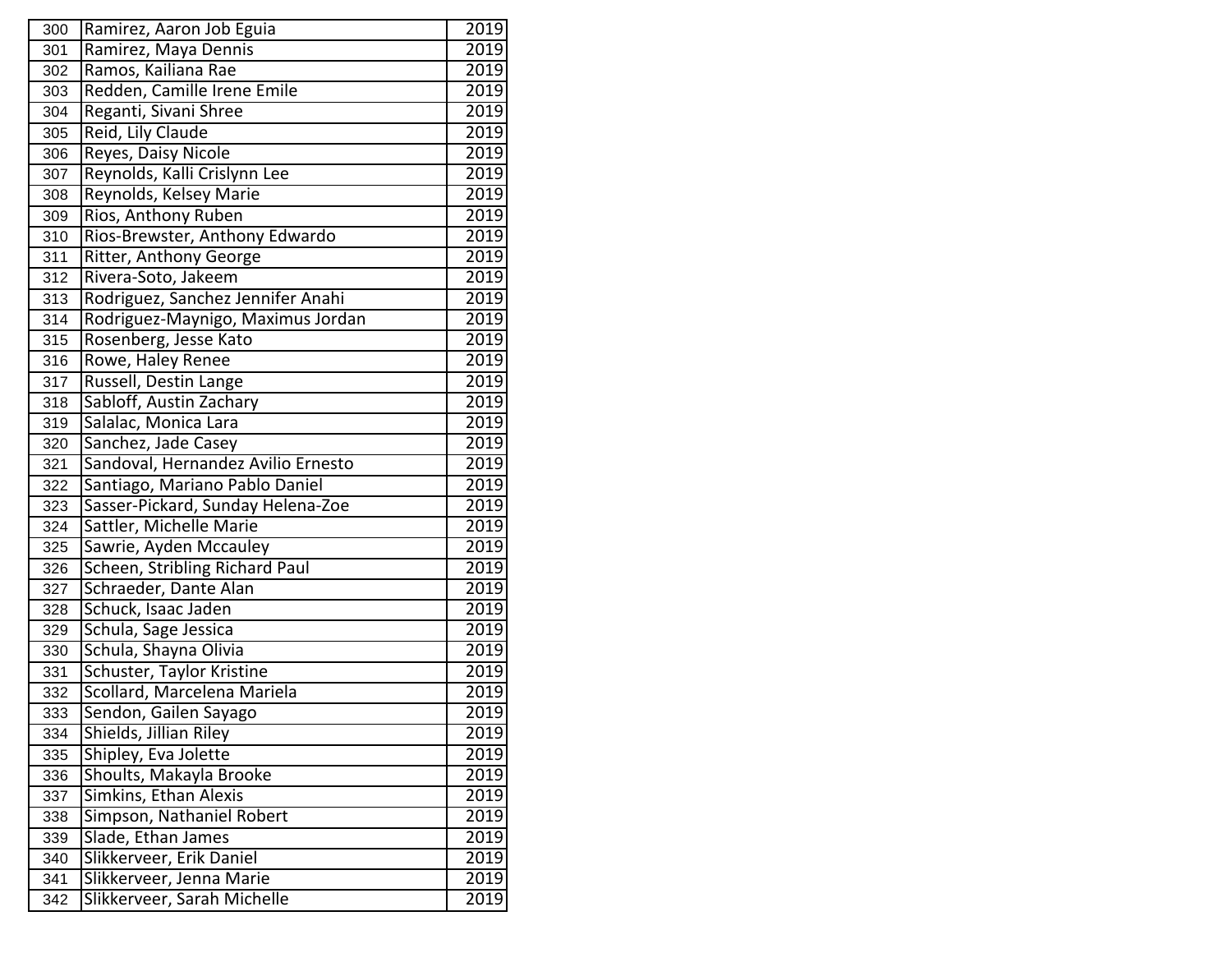| 343 | Smith, Alexis                      | 2019              |
|-----|------------------------------------|-------------------|
| 344 | Smith, Benjamin Duncan             | 2019              |
| 345 | Snyder, Elaina Joy                 | $\overline{20}19$ |
| 346 | Solberg, Mason Andrew              | 2019              |
| 347 | Sorensen, Daniel William           | 2019              |
| 348 | Souza, August Maresi               | 2019              |
| 349 | Steiner, Madison Raye              | 2019              |
| 350 | Stoltz, Abbie Jane                 | 2019              |
| 351 | Stroup, Danielle Catrice           | $\overline{20}19$ |
| 352 | Stuart, Jessica Irene              | 2019              |
| 353 | Summerhill, Vera Sophia            | 2019              |
| 354 | Swackhamer, Matthew Robert         | 2019              |
| 355 | Swanson, Eric Robin                | 2019              |
| 356 | Swanson, Ethan Patrick             | 2019              |
| 357 | Swim, Camaryn Myracle              | 2019              |
| 358 | Talonen, Kaylin Anne               | 2019              |
| 359 | Taus, III Victor Joseph            | 2019              |
| 360 | Taylor, Grace Abigail              | 2019              |
| 361 | Thomas, Devon Hayes                | 2019              |
| 362 | Thornton, Katherine Cavanaugh      | 2019              |
| 363 | Thorsen, Hannah Gia                | 2019              |
| 364 | Tiongson, Angelina Marie           | 2019              |
| 365 | Titzel, Blake Edward               | 2019              |
| 366 | Toll, Karlie Angelina              | 2019              |
| 367 | Tran, Andrew Michael               | 2019              |
| 368 | Trebelhorn, Mariah Eve             | 2019              |
| 369 | Trevithick, Claire Rose Follett    | 2019              |
| 370 | Tubiello, Katherine Anne           | 2019              |
| 371 | Uribe, Camacho Lizbeth             | 2019              |
| 372 | Valory, Anastasia Catherine Nicole | 2019              |
| 373 | Van, Buskirk Allison Lynn          | 2019              |
| 374 | Van, Court-Perez Jacob Mathew      | 2019              |
| 375 | Venzon, Brandon Xavier             | 2019              |
| 376 | Vicino, Hannah Marie               | 2019              |
| 377 | Vincze, Benjamin Lewis             | 2019              |
| 378 | Vogel, Madeline Tate               | 2019              |
| 379 | Wallace, Tanner Eldon              | 2019              |
| 380 | Wang, Allen                        | 2019              |
| 381 | <b>Warburton, Tristan Grant</b>    | 2019              |
| 382 | Watson, Wyatt Taylor               | 2019              |
| 383 | West, Kaitlyn Marie                | 2019              |
| 384 | Wilcox, Clayton Douglas            | 2019              |
| 385 | Wilhite, Ronald John               | 2019              |